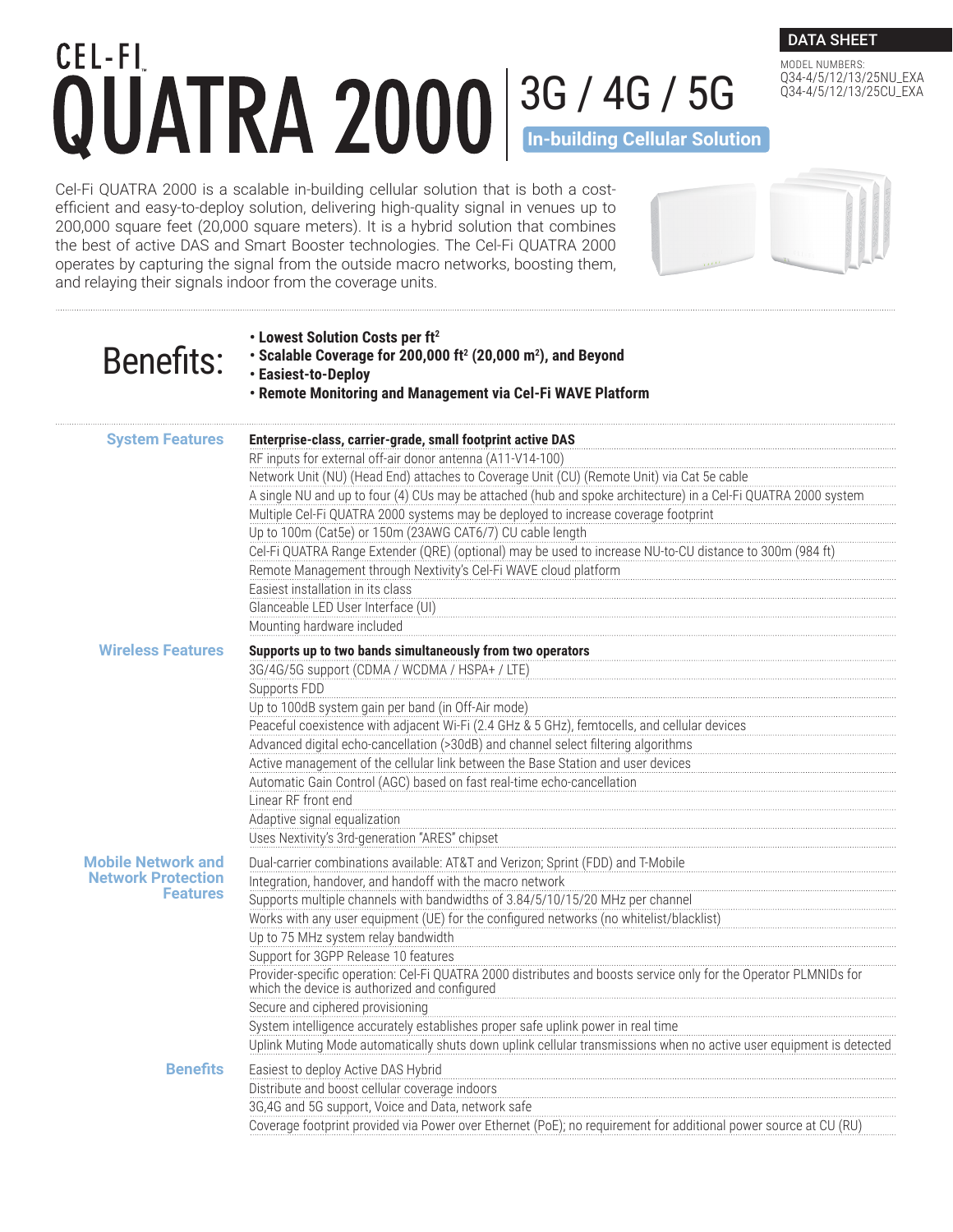| <b>Donor Signal</b>                                 | Wall and ceiling mounting options                                                                                                                                                       | LED cues provides visual feedback for ease of setup and status<br>Works with any subscriber device from the configured carrier                | Simplest Installation: NU (Head End) and CU (RU) connect with Cat 5e-rated (or better) cable<br>Scalable architecture allows multiple Cel-Fi QUATRA systems to be deployed in the same environment for larger footprint<br>System management locally or from the cloud through the Cel-Fi WAVE platform                                                                                                                                                                               |  |
|-----------------------------------------------------|-----------------------------------------------------------------------------------------------------------------------------------------------------------------------------------------|-----------------------------------------------------------------------------------------------------------------------------------------------|---------------------------------------------------------------------------------------------------------------------------------------------------------------------------------------------------------------------------------------------------------------------------------------------------------------------------------------------------------------------------------------------------------------------------------------------------------------------------------------|--|
| <b>Wireless Benefits</b>                            | Linearity eliminates IMD desense issues<br>user intervention                                                                                                                            | Highest gain (100dB) provides best coverage footprint on location<br>Subscriber devices require less transmit power for improved battery life | Clear and reliable cellular connections within coverage area up to 50,000 ft <sup>2</sup> (5000 m <sup>2</sup> ) per system, and beyond<br>Advanced Echo-Cancelation allows Cel-Fi QUATRA 2000 to transmit more power without feedback interference<br>Dynamic gain control ensures maximum gain-best coverage-at all times in ever changing RF environments, without<br>Nextivity purpose-built, high-performance, six core ASIC processor, provides best performance at lowest cost |  |
| <b>Mobile Network Benefits</b>                      | gateways or third-party software needed                                                                                                                                                 | Automatically adjusts channel bandwidths from 3.84 MHz to 20 MHz<br>Sufficient relay bandwidth (75 MHz) to support SISO in multiple bands     | Flexibly deploy in LTE, VoLTE, LTE-Advanced, CDMA and WCDMA networks, with multiple cellular bands, simultaneously<br>Off-load the macro network, or use to improve macro capacity and building propagation/penetration<br>Cel-Fi QUATRA 2000 system improves users' cellular experience while remaining invisible to networks and UEs: no<br>UE control is transparent and remains centralized in the network core (no gateways or third-party software)                             |  |
| <b>Variants</b>                                     | <b>Model Number</b>                                                                                                                                                                     | <b>Bands Supported</b>                                                                                                                        | <b>Carrier Configurations Available</b>                                                                                                                                                                                                                                                                                                                                                                                                                                               |  |
|                                                     | Q34-4/5/12/13/25                                                                                                                                                                        | 4, 5, 12, 13, 25                                                                                                                              | AT&T & Verizon<br>T-Mobile & Sprint                                                                                                                                                                                                                                                                                                                                                                                                                                                   |  |
| <b>QUATRA Range Extender</b><br>(QRE)<br>#Q34-E1000 | Power over Ethernet (PoE)<br>Extends NU to CU cable to 650 ft (200 m)<br>Intuitive LED interface                                                                                        | Supports Cel-Fi QUATRA 2000 proprietary protocols<br>Note: Will not support other (non Cel-Fi QUATRA 2000) PoE devices                        | The Cel-Fi QUATRA Range Extender is a Power over Ethernet (PoE) device that allows Cel-Fi QUATRA 2000 Network Unit<br>(NU) to Coverage Unit (CU) interconnect cable lengths up to 650 ft (200 m). Plug and Play installation.                                                                                                                                                                                                                                                         |  |
| <b>Indoor Omni Antenna</b><br>#A11-V43-100          | Omni-Directional                                                                                                                                                                        |                                                                                                                                               | The Wideband Indoor Dome Server Antenna receives and transmits signal in a 360° pattern<br>Compatible with the 698 - 2700 MHz frequency ranges that include 3G and 4G signals                                                                                                                                                                                                                                                                                                         |  |
|                                                     | SMA Male connector                                                                                                                                                                      |                                                                                                                                               |                                                                                                                                                                                                                                                                                                                                                                                                                                                                                       |  |
| <b>Wideband Omni Donor</b><br>#A11-V14-100          | 698 - 2700 MHz<br>N-type Female (x2)                                                                                                                                                    |                                                                                                                                               | The Wideband Omni-Directional MIMO Antenna is perfect for use as an outdoor cellular donor signal source                                                                                                                                                                                                                                                                                                                                                                              |  |
|                                                     |                                                                                                                                                                                         |                                                                                                                                               |                                                                                                                                                                                                                                                                                                                                                                                                                                                                                       |  |
| Power<br>(Network Unit only)                        | External supply: 100 to 240 VAC, 47 - 63 Hz<br>Power consumption less than 120W max                                                                                                     | 54 VDC @ 2.22 Amp via external supply (51.3 to 56.7 VDC tolerance)<br>Network Unit provides power to Coverage Units over Cat 5e (PoE)         |                                                                                                                                                                                                                                                                                                                                                                                                                                                                                       |  |
| <b>Environmental</b>                                | Operating temperature: 0° to 40°C<br>Storage temperature: -25° to 60°C<br><b>Convection Cooling</b><br>Relative humidity: 0% to 95%, noncondensing<br>RoHS II 2011/65/EU<br><b>IP20</b> |                                                                                                                                               |                                                                                                                                                                                                                                                                                                                                                                                                                                                                                       |  |
| <b>Installation</b>                                 | Mounting hardware included<br>NU may be wall mounted<br>CUs may be wall or ceiling mounted<br>1 NU supports 1 to 4 CUs<br>iBwave VEX files available                                    |                                                                                                                                               |                                                                                                                                                                                                                                                                                                                                                                                                                                                                                       |  |